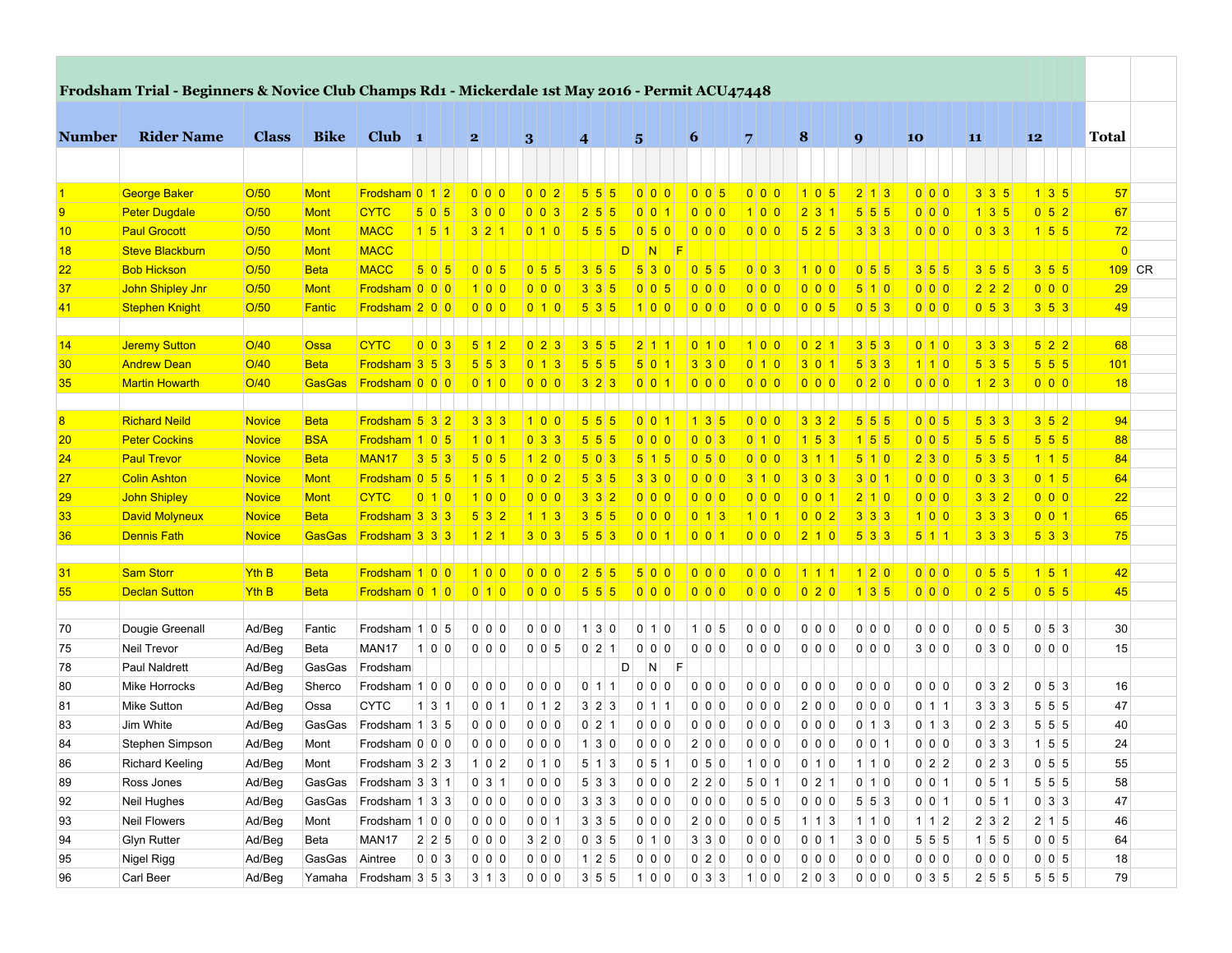|               |                                                                                                                                                                                                             |              |             | Frodsham Trial - Beginners & Novice Club Champs Rd1 - Mickerdale 1st May 2016 - Permit ACU47448 |         |   |         |   |                     |                 |   |                   |   |                   |   |                   |   |                   |       |                 |                   |    |                   |    |                                               |              |
|---------------|-------------------------------------------------------------------------------------------------------------------------------------------------------------------------------------------------------------|--------------|-------------|-------------------------------------------------------------------------------------------------|---------|---|---------|---|---------------------|-----------------|---|-------------------|---|-------------------|---|-------------------|---|-------------------|-------|-----------------|-------------------|----|-------------------|----|-----------------------------------------------|--------------|
| <b>Number</b> | <b>Rider Name</b>                                                                                                                                                                                           | <b>Class</b> | <b>Bike</b> | Club $\vert$ 1                                                                                  |         | 2 |         | 3 |                     | $\vert 4 \vert$ | 5 |                   |   | $\vert 6 \vert$   | 7 |                   | 8 |                   | 9     | 10 <sup>1</sup> |                   | 11 |                   | 12 |                                               | <b>Total</b> |
|               |                                                                                                                                                                                                             |              |             |                                                                                                 |         |   |         |   |                     |                 |   |                   |   |                   |   |                   |   |                   |       |                 |                   |    |                   |    |                                               |              |
|               |                                                                                                                                                                                                             |              |             |                                                                                                 |         |   |         |   |                     |                 |   |                   |   |                   |   |                   |   |                   |       |                 |                   |    |                   |    |                                               |              |
| 72            | Jake Jones                                                                                                                                                                                                  | Yth Beg      | Beta        | Wrexham $ 0 0 0$                                                                                |         |   |         |   | 000                 | 1 1 2           |   | 0 0 0             |   | 010               |   | 0 0 0             |   | 0 0 1             | 0 0 0 |                 | $0 \mid 1 \mid 0$ |    | $1 \mid 1 \mid 3$ |    | 0 2 0                                         | 14           |
| 73            | <b>Callum Roberts</b>                                                                                                                                                                                       | Yth Beg      | Beta        | Frodsham                                                                                        |         |   |         |   |                     |                 | D | N                 | F |                   |   |                   |   |                   |       |                 |                   |    |                   |    |                                               |              |
| 74            | <b>Toby Rutter</b>                                                                                                                                                                                          | Yth Beg      | GasGas      | MAN <sub>17</sub>                                                                               |         |   |         |   |                     |                 | D | N                 | F |                   |   |                   |   |                   |       |                 |                   |    |                   |    |                                               |              |
| 76            | Thomas Shipley                                                                                                                                                                                              | Yth Beg      | GasGas      | Frodsham 5 0 1                                                                                  |         |   | 5 5 5   |   | $5 \overline{5}$ 5  | 125             |   | $5 \mid 1 \mid 0$ |   | $2 \mid 1 \mid 3$ |   | $1 \mid 1 \mid 1$ |   | 0 0 0             | 533   |                 | 1 0 2             |    | $0 \mid 3 \mid 5$ |    | $0 \vert 3 \vert 0$                           | 84           |
| 79            | Harry Trevor                                                                                                                                                                                                | Yth Beg      | Beta        | MAN <sub>17</sub>                                                                               | 131     |   | $0$ 2 0 |   | $0\vert 0\vert 0$   | $3 \ 5 \ 3$     |   | 055               |   | $0 \ 2 \ 5$       |   | 1 0 0             |   | 0 0 0             | 300   |                 | $1 \mid 1 \mid 0$ |    | $1 \mid 3 \mid 3$ |    | $5 \vert 5 \vert 3$                           | 61           |
| 82            | <b>Richard Trevor</b>                                                                                                                                                                                       | Yth Beg      | Beta        | MAN17                                                                                           | $1$ 0 1 |   | $0$ 0 0 |   | $0 \vert 0 \vert 1$ | $132$           |   | $0 \ 5 \ 1$       |   | $2 \mid 0 \mid 5$ |   | 0 0 0             |   | 0 0 2             | 1 1 0 |                 | 2 0 1             |    | $1 \mid 3 \mid 3$ |    | $0 \mid 5 \mid 3$                             | 44           |
| 90            | Tom Houghton                                                                                                                                                                                                | Yth Beg      | Beta        | LLAN                                                                                            | $0$ 0 0 |   | 500     |   | 0 0 0               | $125$           |   | $0$ 0 0           |   | 0 0 0             |   | 0 0 0             |   | $0 \mid 1 \mid 0$ | 0 0 0 |                 | $0 \mid 1 \mid 1$ |    | $1 \mid 3 \mid 1$ |    | 100                                           | 22           |
| 91            | <b>Caitlin Sutton</b>                                                                                                                                                                                       | Yth Beg      | GasGas      | Frodsham 1 0 0                                                                                  |         |   | 0 0 0   |   | 0 0 0               | $0$ 2 0         |   | 105               |   | 0 0 0             |   | 0 0 0             |   | 0 0 0             | 0 0 0 |                 | $0 \mid 0 \mid 1$ |    | $2 \mid 1 \mid 3$ |    | $0 \overline{\smash{3}} \overline{\smash{5}}$ | 24           |
|               |                                                                                                                                                                                                             |              |             |                                                                                                 |         |   |         |   |                     |                 |   |                   |   |                   |   |                   |   |                   |       |                 |                   |    |                   |    |                                               |              |
|               | These provisional<br>results will be deemed<br>final unless a protest is<br>received in accordance<br>with the National<br>Sporting Code with the<br>appropriate fee to the<br>Secretary of the<br>meeting. |              |             |                                                                                                 |         |   |         |   |                     |                 |   |                   |   |                   |   |                   |   |                   |       |                 |                   |    |                   |    |                                               |              |
|               |                                                                                                                                                                                                             |              |             |                                                                                                 |         |   |         |   |                     |                 |   |                   |   |                   |   |                   |   |                   |       |                 |                   |    |                   |    |                                               |              |
| OOC           | Riding out of class                                                                                                                                                                                         |              |             |                                                                                                 |         |   |         |   |                     |                 |   |                   |   |                   |   |                   |   |                   |       |                 |                   |    |                   |    |                                               |              |
| <b>CR</b>     | Changed Route<br>Guests - Non club<br>champ points                                                                                                                                                          |              |             |                                                                                                 |         |   |         |   |                     |                 |   |                   |   |                   |   |                   |   |                   |       |                 |                   |    |                   |    |                                               |              |
| M/C           | Most Cleans Win                                                                                                                                                                                             |              |             |                                                                                                 |         |   |         |   |                     |                 |   |                   |   |                   |   |                   |   |                   |       |                 |                   |    |                   |    |                                               |              |
|               |                                                                                                                                                                                                             |              |             |                                                                                                 |         |   |         |   |                     |                 |   |                   |   |                   |   |                   |   |                   |       |                 |                   |    |                   |    |                                               |              |
|               |                                                                                                                                                                                                             |              |             |                                                                                                 |         |   |         |   |                     |                 |   |                   |   |                   |   |                   |   |                   |       |                 |                   |    |                   |    |                                               |              |
|               |                                                                                                                                                                                                             |              |             |                                                                                                 |         |   |         |   |                     |                 |   |                   |   |                   |   |                   |   |                   |       |                 |                   |    |                   |    |                                               |              |
|               |                                                                                                                                                                                                             |              |             |                                                                                                 |         |   |         |   |                     |                 |   |                   |   |                   |   |                   |   |                   |       |                 |                   |    |                   |    |                                               |              |
|               |                                                                                                                                                                                                             |              |             |                                                                                                 |         |   |         |   |                     |                 |   |                   |   |                   |   |                   |   |                   |       |                 |                   |    |                   |    |                                               |              |
|               |                                                                                                                                                                                                             |              |             |                                                                                                 |         |   |         |   |                     |                 |   |                   |   |                   |   |                   |   |                   |       |                 |                   |    |                   |    |                                               |              |
|               |                                                                                                                                                                                                             |              |             |                                                                                                 |         |   |         |   |                     |                 |   |                   |   |                   |   |                   |   |                   |       |                 |                   |    |                   |    |                                               |              |
|               |                                                                                                                                                                                                             |              |             |                                                                                                 |         |   |         |   |                     |                 |   |                   |   |                   |   |                   |   |                   |       |                 |                   |    |                   |    |                                               |              |
|               |                                                                                                                                                                                                             |              |             |                                                                                                 |         |   |         |   |                     |                 |   |                   |   |                   |   |                   |   |                   |       |                 |                   |    |                   |    |                                               |              |
|               |                                                                                                                                                                                                             |              |             |                                                                                                 |         |   |         |   |                     |                 |   |                   |   |                   |   |                   |   |                   |       |                 |                   |    |                   |    |                                               |              |
|               |                                                                                                                                                                                                             |              |             |                                                                                                 |         |   |         |   |                     |                 |   |                   |   |                   |   |                   |   |                   |       |                 |                   |    |                   |    |                                               |              |
|               |                                                                                                                                                                                                             |              |             |                                                                                                 |         |   |         |   |                     |                 |   |                   |   |                   |   |                   |   |                   |       |                 |                   |    |                   |    |                                               |              |
|               |                                                                                                                                                                                                             |              |             |                                                                                                 |         |   |         |   |                     |                 |   |                   |   |                   |   |                   |   |                   |       |                 |                   |    |                   |    |                                               |              |